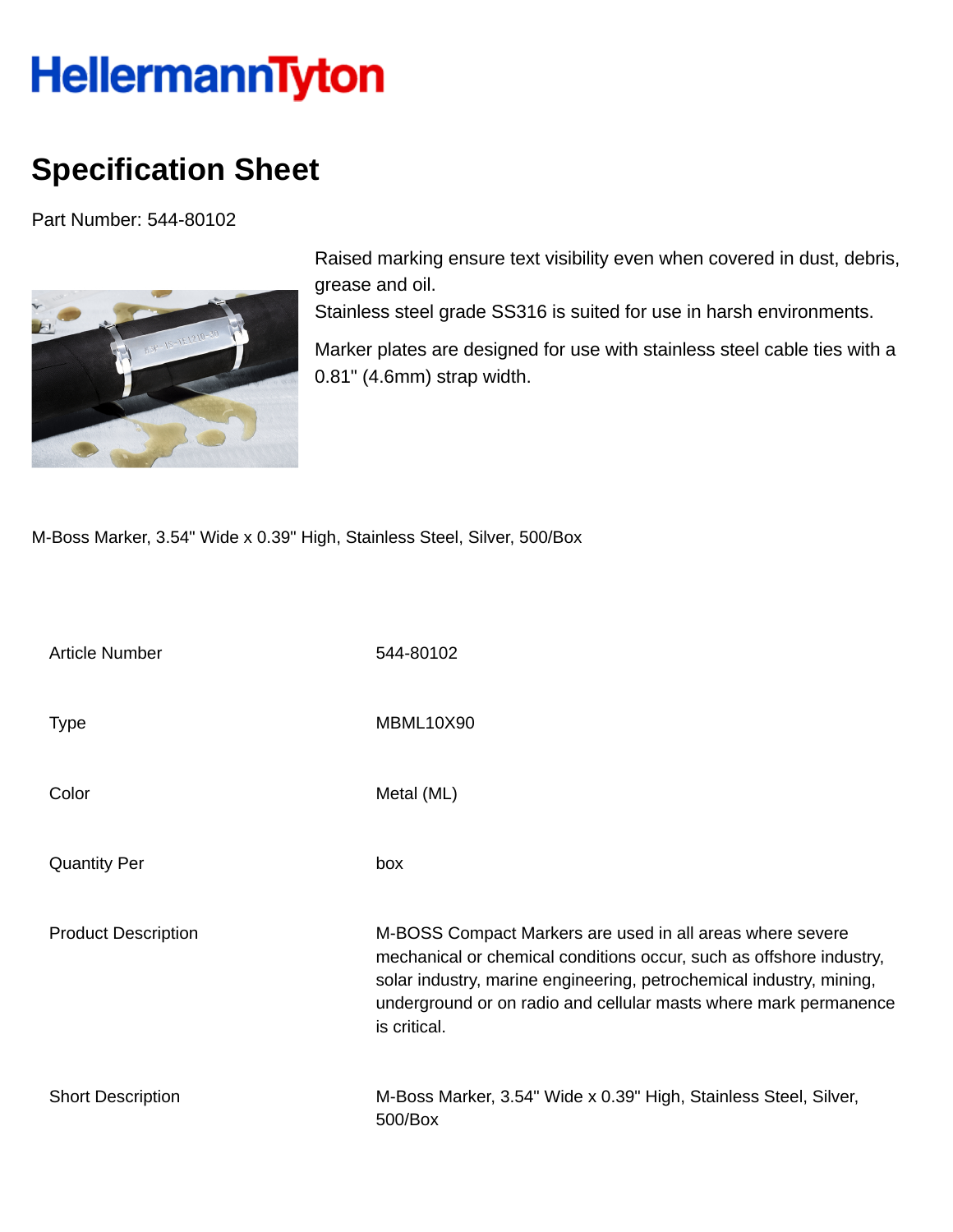| Length L (Imperial)            | 3.54                            |
|--------------------------------|---------------------------------|
| Length L (Metric)              | 89.5                            |
| <b>Fixation Method</b>         | <b>Others</b>                   |
| Variant                        | Other                           |
| Width W (Imperial)             | 3.54                            |
| Width W (Metric)               | 10                              |
| Height H (Imperial)            | 0.39                            |
| Height H (Metric)              | 9.91                            |
| Diameter D (Imperial)          | 0.236                           |
| Diameter D (Metric)            | 6                               |
| Cable Tie Width Max (Imperial) | 0.18                            |
| Cable Tie Width Max (Metric)   | 4.6                             |
| <b>Bolt Size</b>               | MBT Metal ties max width 4.6 mm |